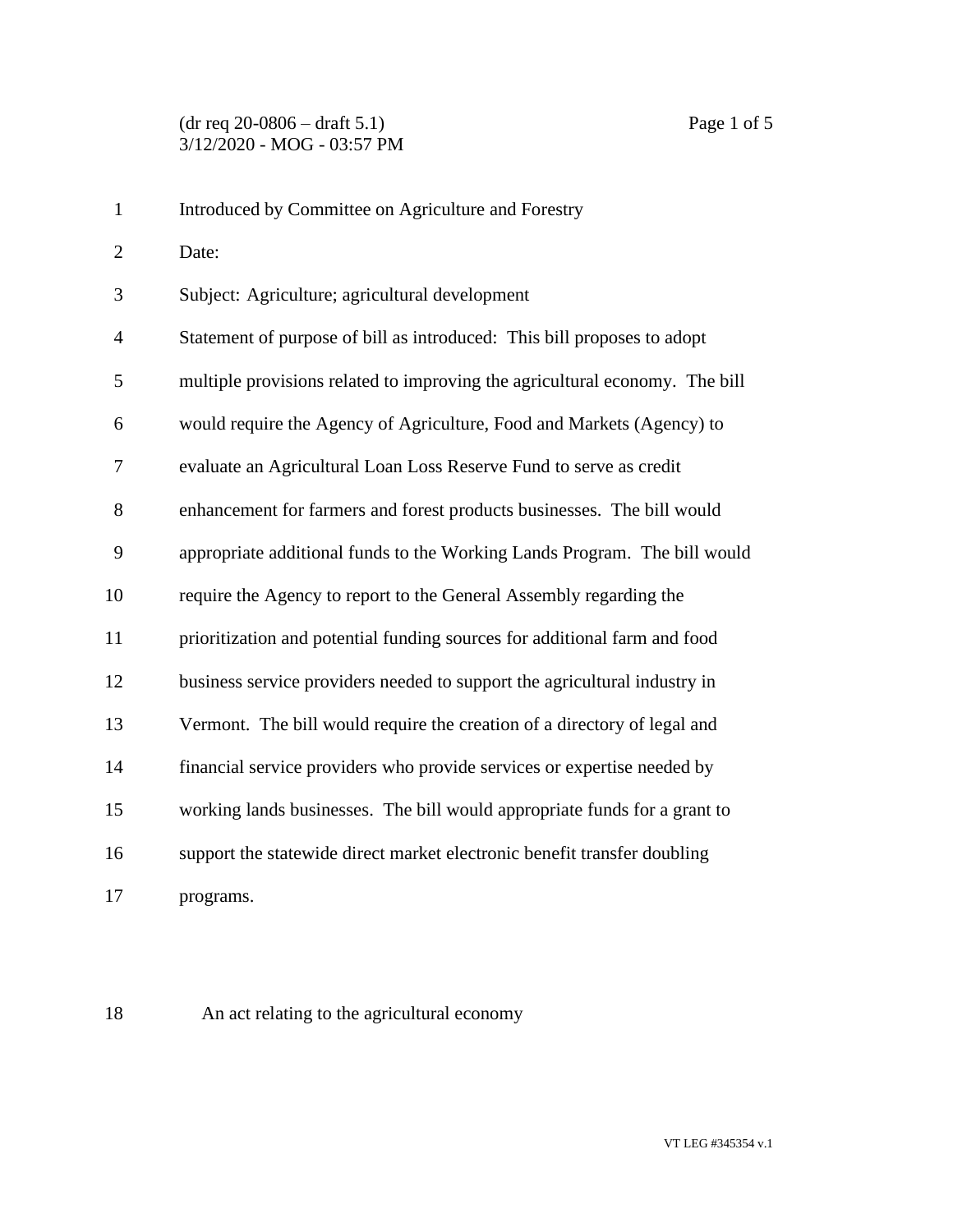(dr req 20-0806 – draft 5.1) Page 2 of 5 3/12/2020 - MOG - 03:57 PM

| $\mathbf{1}$   | It is hereby enacted by the General Assembly of the State of Vermont:              |
|----------------|------------------------------------------------------------------------------------|
| $\overline{2}$ | *** Working Lands Program ***                                                      |
| 3              | Sec. 1. APPROPRIATIONS; WORKING LANDS PROGRAM                                      |
| $\overline{4}$ | In fiscal year 2021, in addition to the $$1,300,000.00$ otherwise appropriated     |
| 5              | to the program and pending availability of funding, \$200,000.00 is                |
| 6              | appropriated from the General Fund to the Agency of Agriculture, Food and          |
| 7              | Markets for grants to be awarded through the Vermont Working Lands                 |
| 8              | program, pursuant to 6 V.S.A. chapter 207, subchapter 2.                           |
| 9              | *** Agricultural Loan Reserve Fund ***                                             |
| 10             | Sec. 2. AGRICULTURAL LOAN LOSS RESERVE FUND; REPORT                                |
| 11             | The Secretary of Agriculture, Food and Markets, in consultation with the           |
| 12             | Vermont Sustainable Jobs Fund, the Vermont Economic Development                    |
| 13             | Authority, and other interested parties, shall evaluate the potential to create an |
| 14             | Agricultural Loan Loss Reserve Fund in the State to serve as credit                |
| 15             | enhancement for farmers and forest products businesses that cannot obtain          |
| 16             | financing due to lack of collateral or other financing restrictions. On or before  |
| 17             | January 15, 2021, the Secretary of Agriculture, Food and Markets shall submit      |
| 18             | to the House Committee on Agriculture and Forestry and the Senate                  |
| 19             | Committee on Agriculture a proposal for establishing an Agricultural               |
| 20             | Resources Fund in the State. The proposal shall:                                   |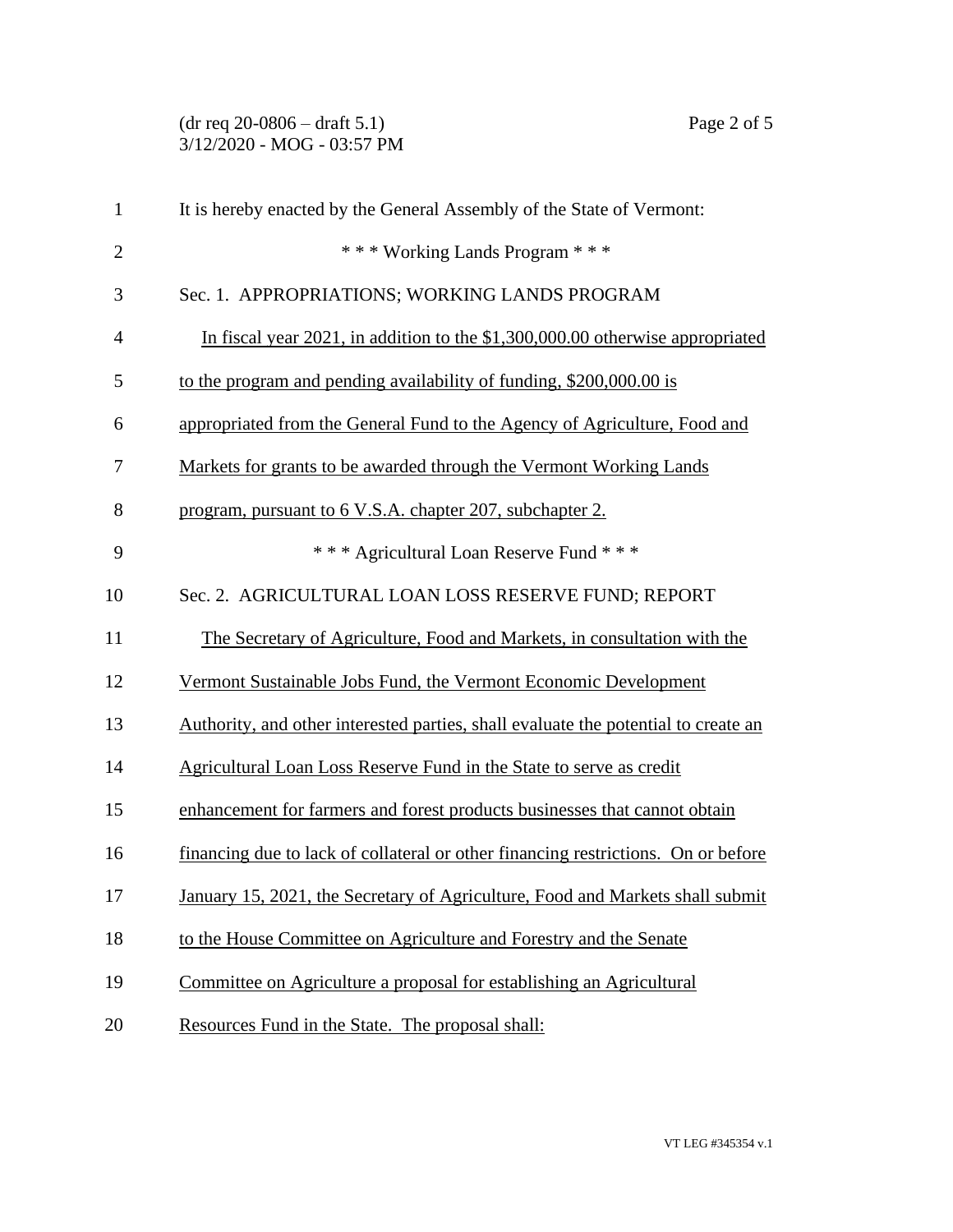## (dr req 20-0806 – draft 5.1) Page 3 of 5 3/12/2020 - MOG - 03:57 PM

| $\mathbf{1}$   | (1) identify a financial lender or lenders or other institution that would      |
|----------------|---------------------------------------------------------------------------------|
| $\overline{2}$ | administer the Fund;                                                            |
| 3              | (2) recommend criteria for use of the Fund by a lender, including               |
| $\overline{4}$ | whether the Fund would be available to buy down interest rates on loans or      |
| 5              | pay, in whole or in part, for defaults on loans and forest products; and        |
| 6              | (3) estimate the amount funds necessary to capitalize the Fund,                 |
| 7              | including the proposed source of the funds.                                     |
| 8              | *** Farm and Food Business Service Providers ***                                |
| 9              | Sec. 3. FARM AND FOOD BUSINESS SERVICE PROVIDERS; REPORT                        |
| 10             | On or before November 15, 2020, the Secretary of Agriculture, Food and          |
| 11             | Markets shall submit to the House Committee on Agriculture and Forestry and     |
| 12             | the Senate Committee on Agriculture a report regarding the prioritization and   |
| 13             | potential funding sources for additional farm and food business service         |
| 14             | providers identified in the 2020 Agriculture Strategic Plan Report as necessary |
| 15             | to support the agricultural industry in Vermont. In developing the report, the  |
| 16             | Secretary of Agriculture, Food and Markets shall consult with the Vermont       |
| 17             | Sustainable Jobs Fund and the Vermont Farm and Forest Viability Program         |
| 18             | and shall meet with relevant stakeholders.                                      |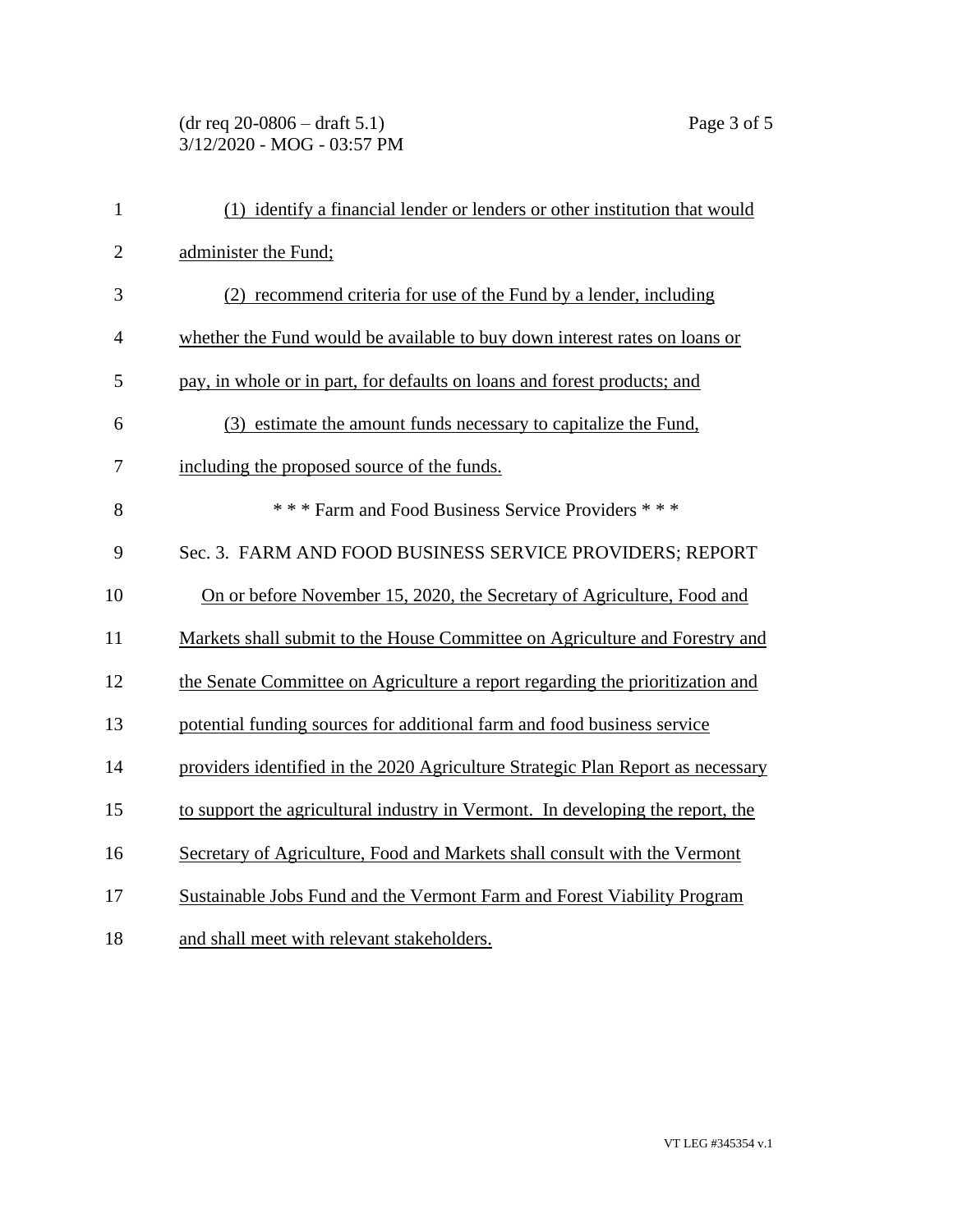| $\mathbf{1}$   | *** Directory of Financial Service Providers ***                                |
|----------------|---------------------------------------------------------------------------------|
| $\overline{2}$ | Sec. 4. CREATION OF DIRECTORY OF LEGAL AND FINANCIAL                            |
| 3              | SERVICE PROVIDERS FOR WORKING LANDS BUSINESSES;                                 |
| $\overline{4}$ | APPROPRIATIONS; REPORT                                                          |
| 5              | (a) On or before January 15, 2021, the Vermont Sustainable Jobs Funds, in       |
| 6              | collaboration with the Vermont Farm and Forest Viability Program and other      |
| 7              | relevant stakeholders, shall develop a directory of legal and financial service |
| 8              | providers, such as estate and corporate attorneys, accountants, or bookkeepers, |
| 9              | who could provide services or expertise needed by working lands businesses in   |
| 10             | the State. The directory shall include:                                         |
| 11             | (1) a listing of qualified legal and financial service providers in the State   |
| 12             | that have expertise that is relevant to the needs of working lands businesses;  |
| 13             | and                                                                             |
| 14             | (2) a statement that provides a transparent accounting of how the               |
| 15             | directory was developed and how relevant legal or financial service providers   |
| 16             | can be listed in the directory.                                                 |
| 17             | (b) On or before January 15, 2021, the Vermont Sustainable Jobs Fund            |
| 18             | shall submit to the House Committee on Agriculture and Forestry and the         |
| 19             | Senate Committee on Agriculture, a report that:                                 |
| 20             | (1) proposes an entity to maintain the directory;                               |
| 21             | estimates the annual cost to operate and update the directory; and<br>(2)       |